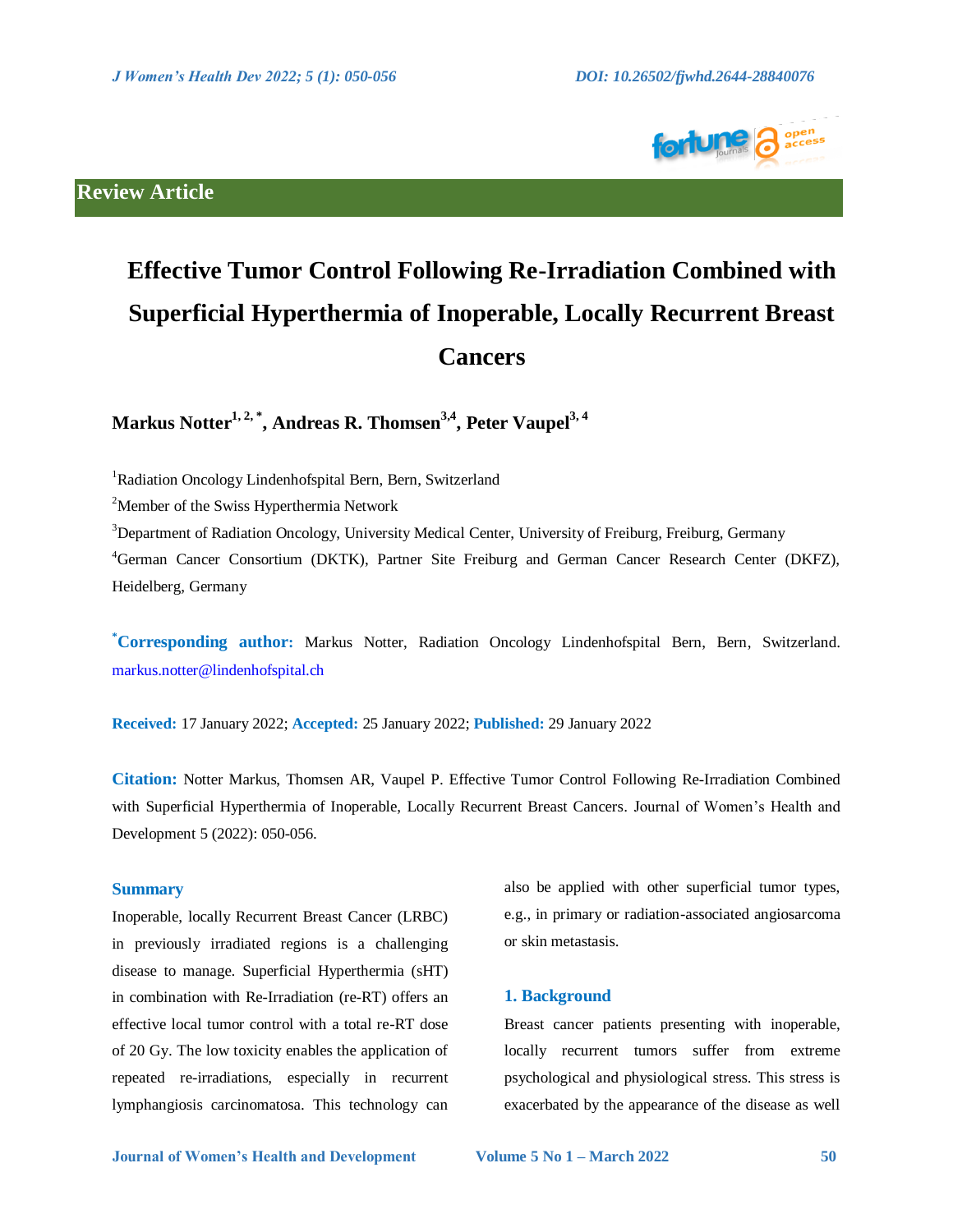as by any symptoms associated with the extension of the disease such as pain, ulceration, bleeding, constriction and shortness of breath (cancer en cuirasse), lymph edema and unpleasant odor. The need for therapeutic intervention for these patients is high, but therapeutic options for recurrences in previously irradiated regions are very limited. An additional re-irradiation with effective dosage is often contra-indicated and is related to a high risk of severe side effects. Frequently, these heavily pretreated regions are resistant to systemic therapies, and the potential benefit of these therapies must then be weighed against possible side effects. Oftentimes, the goal of effective local tumor control is then abandoned.

#### **1.1 Hyperthermia and radiation therapy**

The combination of Radiotherapy (RT) with sHT provides an evidence based, effective therapeutic option for these patients. Mild Hyperthermia (HT) with tissue temperatures between 39-43°C is an efficient radio-sensitizer and can enhance antitumor immune responses. This combination provides the opportunity to significantly reduce the radiation doses and consequently, radiation toxicity. This

effect is mainly achieved by (a) increased tumor perfusion, (b) improved tissue oxygenation, (c) inhibition of DNA-repair and by (d) fostering immunological effects. Therefore, HT is indicated specifically in previously irradiated target volumes, where unfavorable, hypoxic conditions are commonly present. A meta-analysis; published in 2016, demonstrated the efficiency of the combined sHT/re-RT protocol with regards to LRBC [1]. The application of this treatment scheme is no longer considered an "outsider method" and should be utilized in cases with limited therapeutic options. Bearing this in mind, it is important then that physicians and patients know that this treatment is a viable option for LRBC.

## **1.2 Improved technical methods**

A novel technical method using thermographycontrolled water-filtered infrared-A superficial hyperthermia (wIRA-sHT) provides a contact-free application of energy to large surfaces with heterogeneous body contours [2]. The heating of the surface is automatically limited to 43°C, and thus the risk of burns and blistering in scars or skin transplants is practically eliminated.

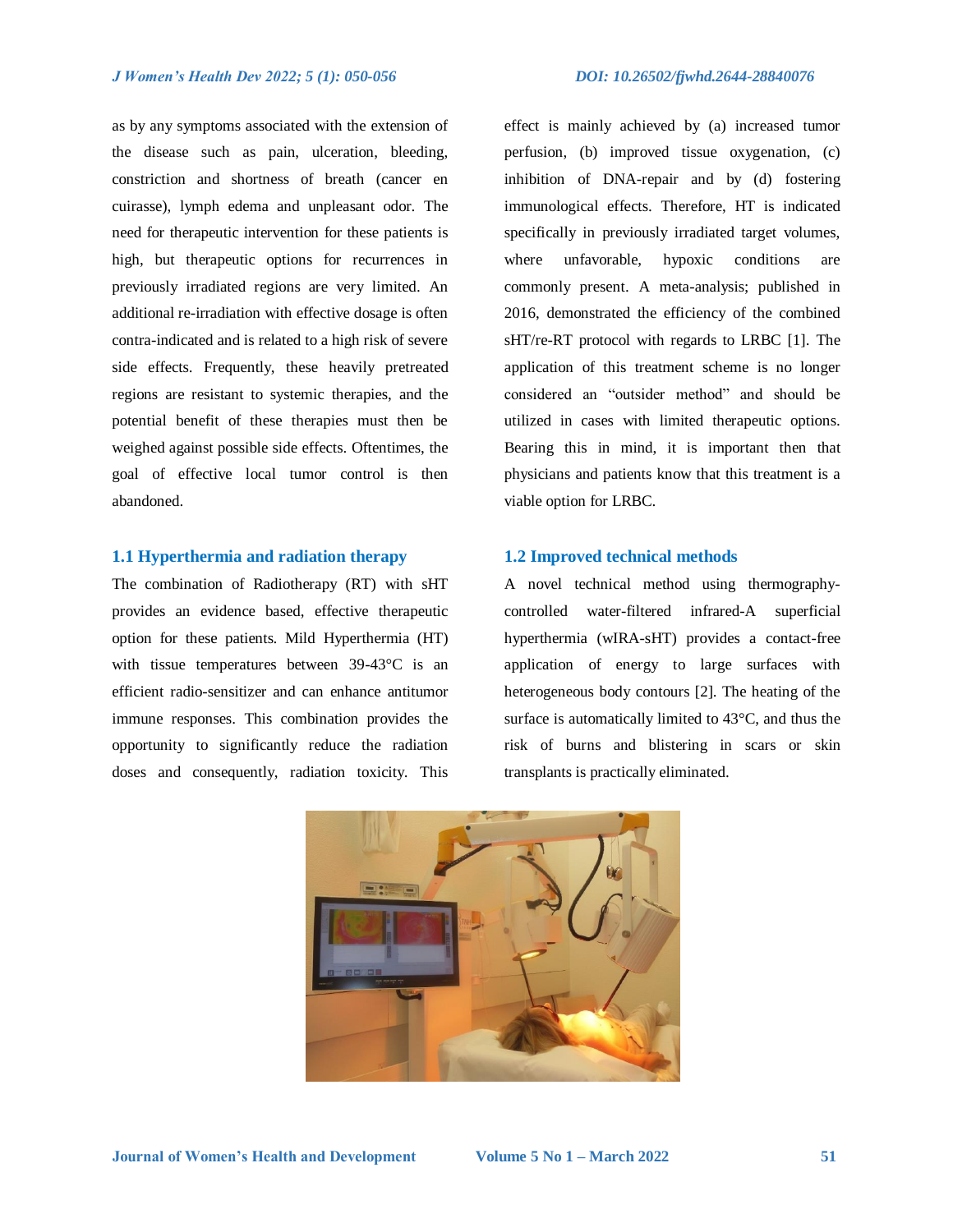**Figure 1:** Therapeutic setting of water-filtered infrared-A superficial hyperthermia (hydrosun®TWH1500, Hydrosun Medizintechnik, Muellheim, Germany) in a bilateral chest wall recurrence of a breast cancer patient.

As a well-tolerated treatment protocol we recommend the following procedure: weekly wIRAsHT for  $45 - 60$  min, immediately followed by re-RT. Single irradiation dose is 4 Gy, with a total dose of 20 Gy, 1x/week [3]. This treatment allows for an outpatient setting.

# **2. Results**

A retrospective analysis of 201 patients with inoperable, previously irradiated LRBC treated with the aforementioned protocol was published in 2020 [4]. The size of local recurrences was recognized as one of the most important prognostic factors. Therefore, a novel size classification was proposed and the treatment results were related to the tumor extensions. Response rates were as follows: in Class I (largest diameter  $\leq 10$  cm): CR (complete remission)  $= 76\%$ , PR (partial remission)  $= 24\%$ ; in Class II

 $(>100 \text{ cm}^2, \text{ but limited to the ipsilateral chest wall})$ :  $CR = 61\%$ ,  $PR = 36\%$ , NC (no change) = 3%; in Class III (extension beyond ipsilateral chest wall):  $CR = 36\%$ ,  $PR = 61\%$ ,  $PD$  (progressive disease) = 2%; and in Class IV (extension from both chest wall to the back, classical "cancer en cuirasse"): CR 2%, PR 83%, NC 10%, PD 5%. The overall response rate for the patients in this analysis was 95%, which means that only a small percentage did not report any clinical benefit. In 2/3 of the patients with CR, the local control could be maintained and in more than half of the patients with PR, a local progression free situation could be achieved during life time. However, this is despite above-average previous radiation doses and tumor extensions, in comparison to other studies. In addition, the re-RT dose used was the lowest one ever reported in the literature (see Table 1).

| Authors & year                                       | $\mathbf n$ | <b>HT</b> technique | <b>Total RT-</b> | CR          | <b>HT</b> related  |
|------------------------------------------------------|-------------|---------------------|------------------|-------------|--------------------|
|                                                      |             | used                | dose $(Gy)$      |             | toxicity $\geq$ G2 |
| <b>Randomized trials</b><br>a.                       |             |                     |                  |             |                    |
|                                                      |             |                     |                  |             |                    |
| Vernon et al. [5]                                    | 56          | $100 - 1000$ MHz    | 32               | 38 % (RT)   | 23%                |
|                                                      |             |                     |                  | 78% (HT-RT) |                    |
| Jones et al. $[6]$                                   | 39          | 434 MHz             | $30 - 66$        | 24 % (RT)   | 21%                |
|                                                      |             |                     |                  | 68% (HT-RT) |                    |
| Non-randomized trials / retrospective analyses<br>b. |             |                     |                  |             |                    |
|                                                      |             |                     |                  |             |                    |
| Oldenborg et al. [7]                                 | 414         | 434 MHz             | $32(20-40)$      | 58%         | 13%                |
|                                                      |             |                     |                  |             |                    |
| Linthorst et al. $[8]$                               | 248         | 434 MHz             | 32               | 70%         | 23%                |
|                                                      |             |                     |                  |             |                    |
| Bakker et al. [9]                                    | 262         | 434 MHz             | 32               | n.r.        | 26%                |
|                                                      |             |                     |                  |             |                    |
| Notter et al. [4]                                    | 201         | wIRA                | 20               | 43%         | 0.5%               |
|                                                      |             |                     |                  | $(2-76%)$ * |                    |

**Table 1:** Results of combined superficial hyperthermia & re-irradiation in locally recurrent breast cancer. n = number of patients treated,  $HT = hyperthermia$ ,  $RT = radiotherapy$ ,  $MHz = (megahertz, microwave technique)$ ,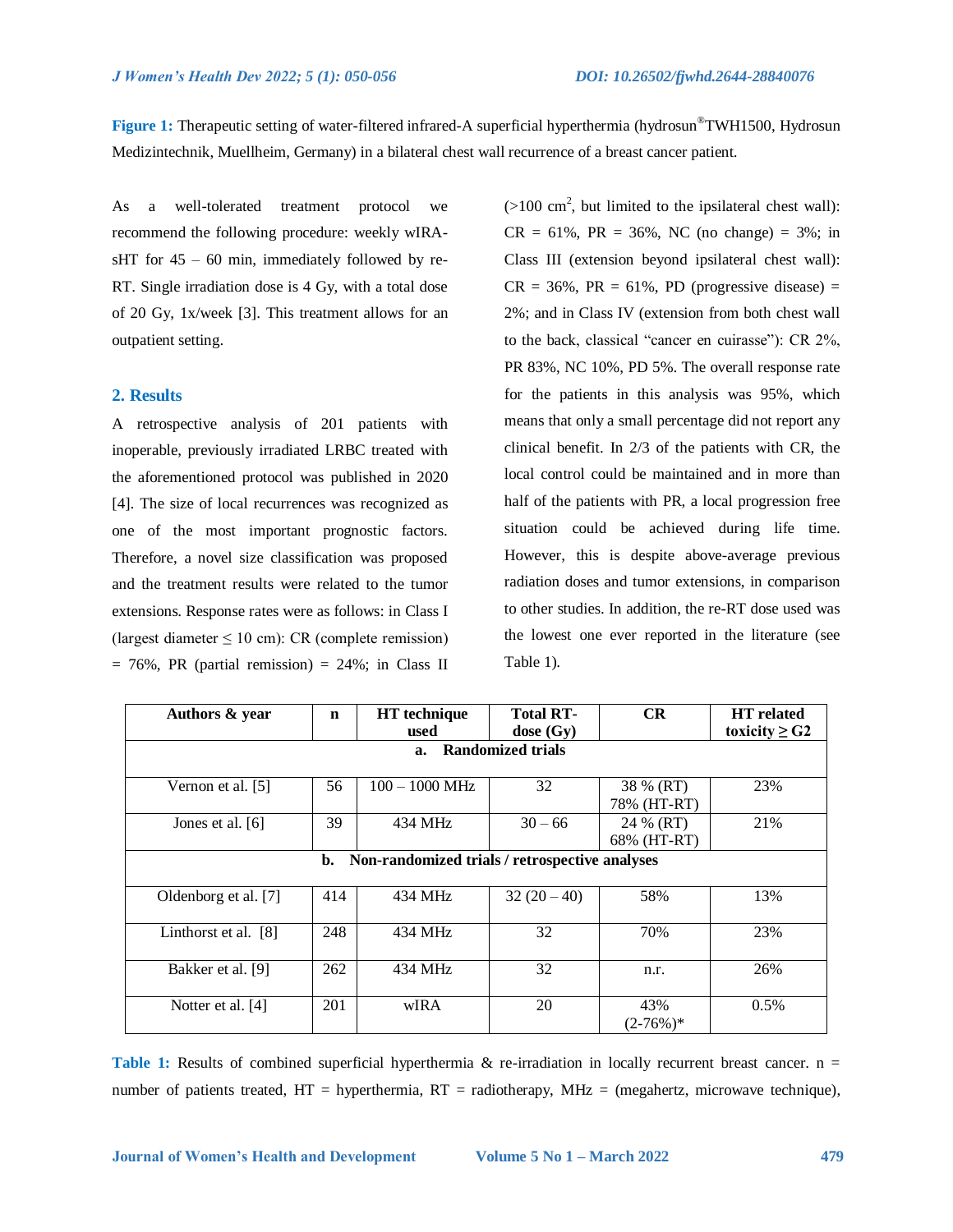$WIRA = water-filtered infrared-A, CR = complete remission, n.r. = not reported, * remission according to size$ classes of macroscopic disease.

# **2.1. Side effects**

The reported side effects of this treatment protocol were very low with 114 (57%) of the 201 patients presenting with no acute side effects at all, 65 (33%) with acute skin reactions grade I, and 4 (2%) with acute skin reactions grade II. Chronic reactions like hyperpigmentation grade I (26%) and new teleangiectasias grade II (3%) were observed in 56

patients. This low toxicity allows physicians to use this treatment scheme multiple times, even several times in the same formerly treated region. This could be advantageous for the management of lymphangiosis carcinomatosa (involvement of lymphatic drainage system of the skin by cancer cells) with the tendency to recur again and again.



**Figure 2:** Upper panel: Cancer en cuirasse before combined treatment (January 14, 2020). Lower panel: Result 4 ½ weeks after completion of combined treatment of anterior and left lateral chest wall, back and supraclavicular fossa, each region with 5 x 4 Gy 1x/week and wIRA-sHT (June 24, 2020).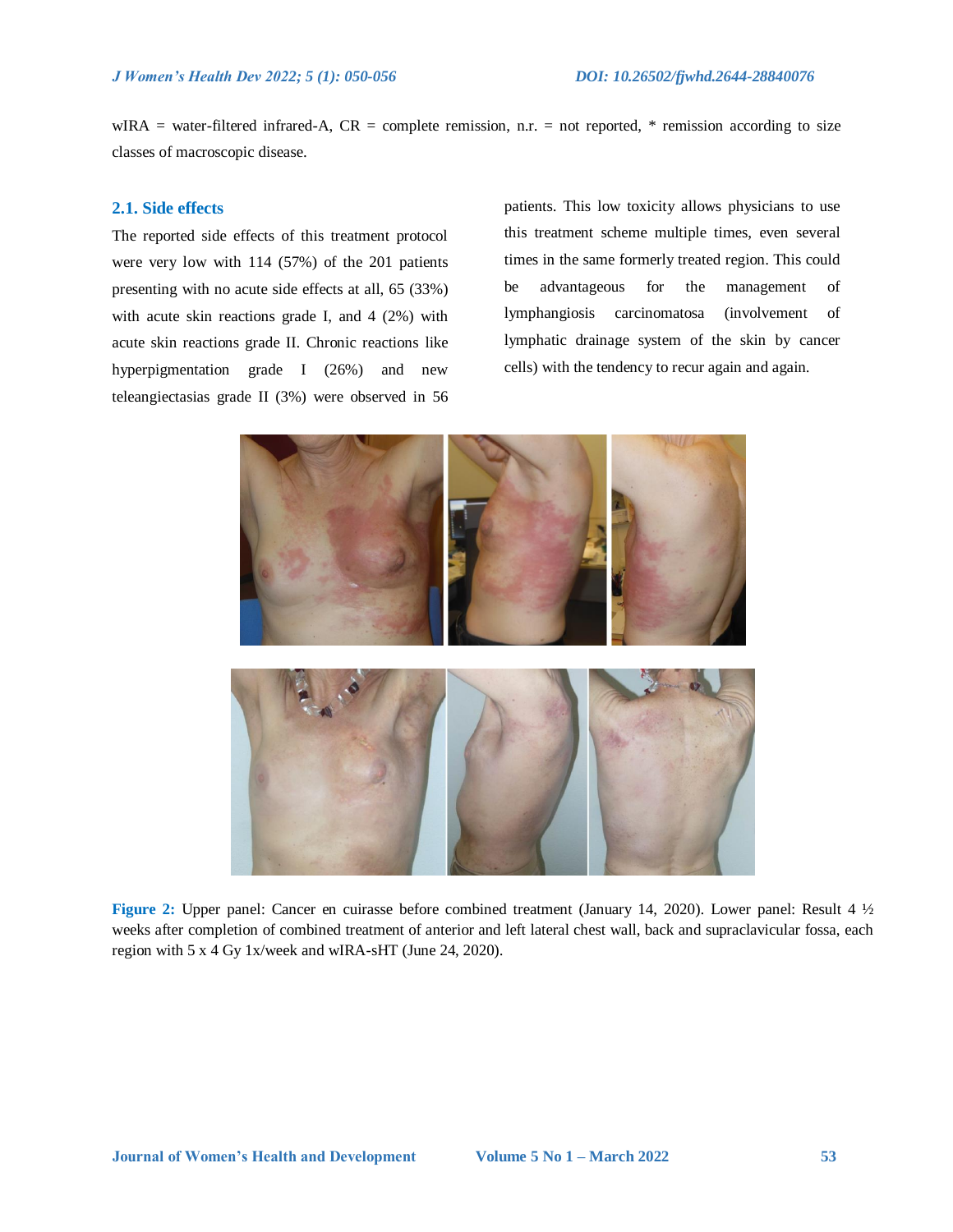

**Figure 3:** Locally recurrent breast cancer. Left panel: before combined treatment (March 1, 2017). Right panel: 6 weeks after 5 x 4 Gy 1x/week and wIRA-sHT. Distinct regression and relief of pain (July 5, 2017)



**Figure 4:** Metastatic lesions of an advanced ovarian cancer within the abdominal wall, skin metastases and extension to the right breast. Resistance to different attempts with chemotherapy. Left panel: before combined treatment (October 22, 2019). Right panel: 4 weeks after 5 x 4 Gy 1x/week and wIRA-sHT: distinct relief of pain, drying of the ulcerating lesions, higher comfort and reduced unpleasant odor. Good palliative effect (January 7, 2020)

# **3. Outlook**

Comparative confirmatory phase III trials comparing sHT/re-RT versus best supportive care (without tumor-directed therapy) are not feasible for LRBC due to patient related factors and ethical considerations [10]. Patients with heavily pre-treated recurrences may refuse randomization, may also insist on the immediate start of treatment with the intention of effective local tumor control or distinct relief of symptoms. Comparative studies with

sHT/re-RT with reduced doses versus re-RT alone using conventional

doses would either exclude or compromise those patients who are at risk of unacceptable cumulative toxicity. Moreover, the highly individual differences in lesions sizes, type and number of pre-treatments, resistances to other therapies, comorbidities etc. impede randomization into comparable groups. It is stated, that sHT immediately followed by low dose re-RT is an acceptable treatment protocol for therapeutic consideration [11]. Patients with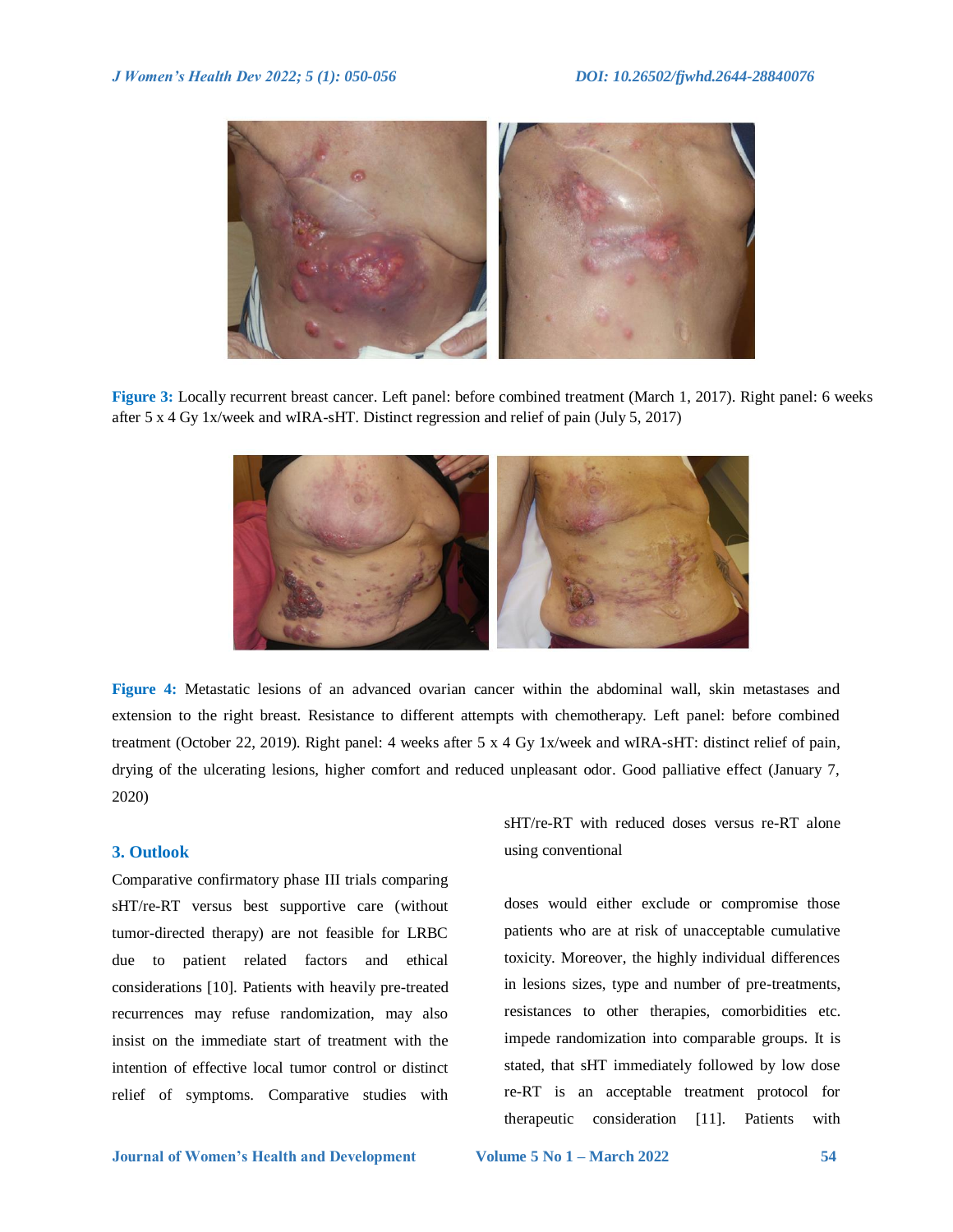microscopic disease after resection of a LRBC with R1 margins (non-radical operation) or with a high risk of local recurrence due to limited resection margins, also profit from the combined sHT-re-RT [4,12]. The presented treatment schedule can also be used to treat other superficial tumor entities, e.g., primary skin cancer (melanoma and non-melanoma tumors), Merkel-cell carcinoma, cutaneous lymphomas, skin metastasis, primary or radiationassociated angiosarcomas etc. The latter of the tumor entities, is a rare disease that has also been proven to have a clinical benefit following a sHT/re-RT treatment scheme [13].

# **References**

1. Datta NR, Puric E, Klingbiel D, et al. Hyperthermia and radiation therapy in locoregional recurrent breast cancers: a systematic review and meta-analysis. Int J Radiat Oncol Biol Phys 94 (2016): 1073-1087.

2. Vaupel P, Piazena H, Müller W, et al. Biophysical and photobiological basics of waterfiltered infrared-A hyperthermia of superficial tumors. Int J Hyperthermia 35 (2018): 26-36.

3. Notter M, Piazena H, Vaupel P. Hypofractionated re-irradiation of large-sized recurrent breast cancer with thermographycontrolled, contact-free water-filtered infrared-A hyperthermia. Int J Hyperthermia 33 (2017): 227- 236.

4. Notter M, Thomsen AR, Nitsche M, et al. Combined wIRA-hyperthermia and hypofractionated re-irradiation in the treatment of locally recurrent breast cancer: Evaluation of therapeutic outcome based in a novel size classification. Cancers 12 (2020): 606.

5. Vernon CC, Hand JW, Field SB, et al. Radiotherapy with or without hyperthermia in the treatment of superficial localized breast cancer: results from five randomized controlled trials. International collaborative hyperthermia group. Int J Radiat Oncol Biol Phys 35 (1996): 731-744.

6. Jones EL, Oleson JR, Prosnitz LR, et al. Randomized trial of hyperthermia and radiation for superficial tumors. J Clin Oncol 23 (2005): 3079- 3085.

7. Oldenborg S, Griesdorn V, van Os R, et al. Reirradiation and hyperthermia for irresectable locoregional recurrent breast cancer in previously irradiated area: size matters. Radiother Oncol 117 (2015): 223-228.

8. Linthorst M, Baaijens M, Wiggenraad R, et al. Local control rate after the combination of reirradiation and hyperthermia for irresectable recurrent breast cancer: results in 248 patients. Radiother Oncol 117 (2015): 217-222.

9. Bakker A, Kolff WM, Holman R, et al. Thermal skin damage during re-irradiation and hyperthermia is time-temperature dependant. Int J Radiat Oncol Biol Phys 2017, 98, 392-399

10. Thomsen AR, Vaupel P, Grosu AL, et al. Hyperthermia plus re-irradiation in the management of unresectable locoregional recurrence of breast cancer in previously irradiated sites. J. Clin. Oncol 38 (2020): 3576-3577.

11. Buchholz TA, Ali S, Hunt KK, et al. Reply to Thomsen A. et al. J Clin Oncol 38 (2020): 3577.

12. Linthorst M, Geel ANV, Baaijens M, et al. Re-irradiation and hyperthermia after surgery for recurrent breast cancer. Radiother Oncol 109 (2013): 188-193.

13. Notter M, Stutz E, Thomsen AR, et al. Radiation-associated angiosarcoma of the breast and chest wall treated with thermography-controlled,